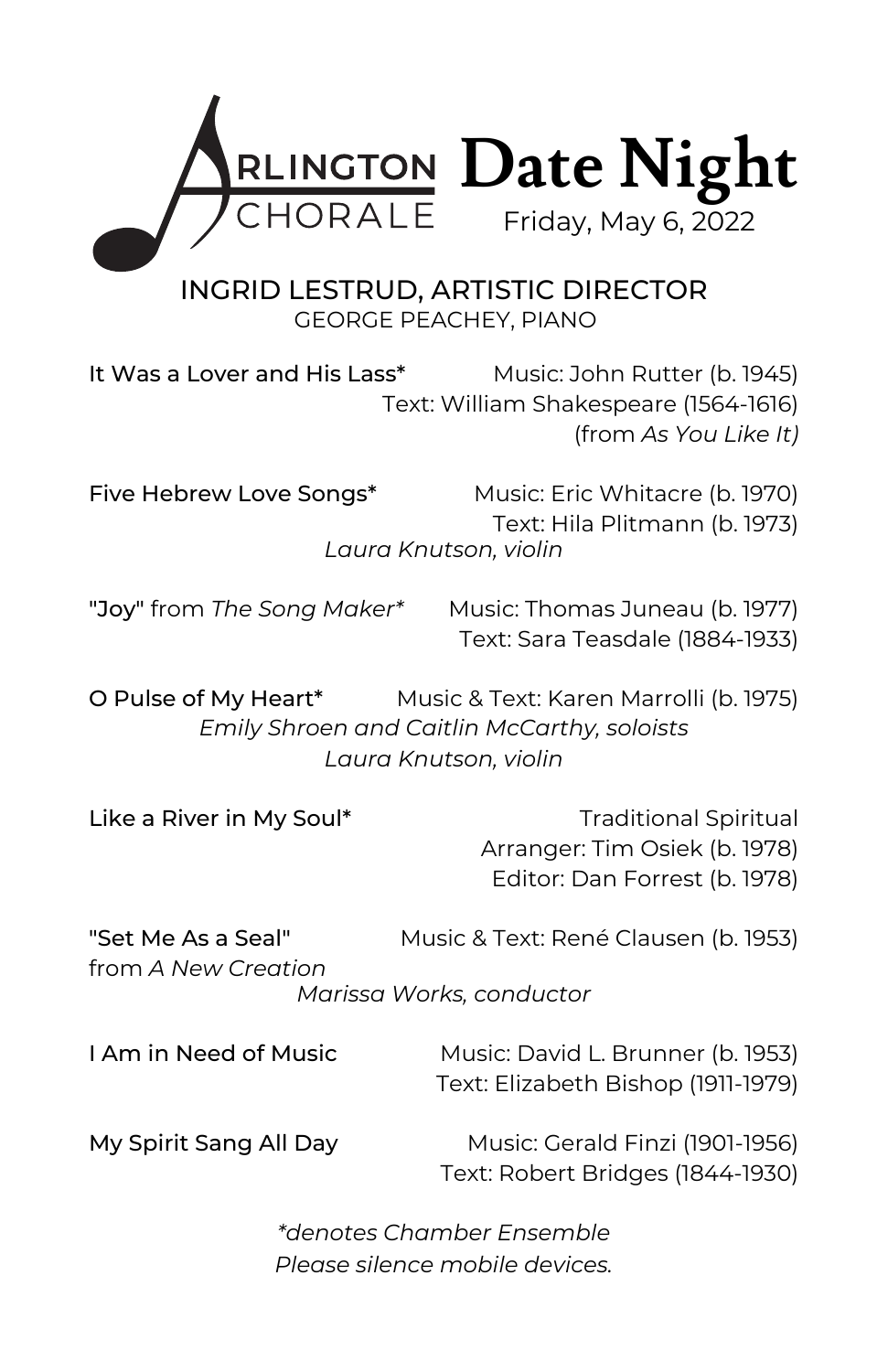# MEMBERS OF THE ARLINGTON CHORALE

#### SOPRANO

Izzy Arbetter Glenna Bradley Cindi Charles Deborah Clapp Cindy Fagnoni Nathalie Greenfield\* Laura Smith Christa Jones Ellen Keating

Betsy Keenan Teresa Wedding Kloster [Mayarí](https://app.chorusconnection.com/tac/admin/members/mayariloza) Loza\* Elizabeth Martin Amanda Steadman\* Julia E. S. Vollmers Christine Wegman Rebecca Weires\* Rachel Wong Marissa Works\* Anne Zappas\* Michele Zaragoza

### ALTO

Elizabeth Allen Ariel Braunstein\* Diane Carrier Lauralee Coady Heather Dinwiddie\* Anna McLean Martha Duggan Diane Ekonomou

Lauren Goetz Susan Kelly\* Lauren Levenstein Lauren Lutes Sandra Mori Lynn Robinson\*

Idalia Sacco Teresita Schaffer Emily Schroen\* Caitlin McCarthy Schmid\* Carol M. Sparhawk Miranda Willson

### **TENOR**

Darrell S. Capwell Philip C. Hart Anna-Maija Litvak Kevin Splane Dragoslav Stojadinovic Laura Szakmary Brandon Ward

### **BASS**

Edouard Beardsley John Becker Dave Froman Douglas Gage

Jeremy Hesketh Justin Htay David Permut James Reed

Nareg Seferian Brian Thomas Chris Tscharner

*\*Denotes chamber ensemble member*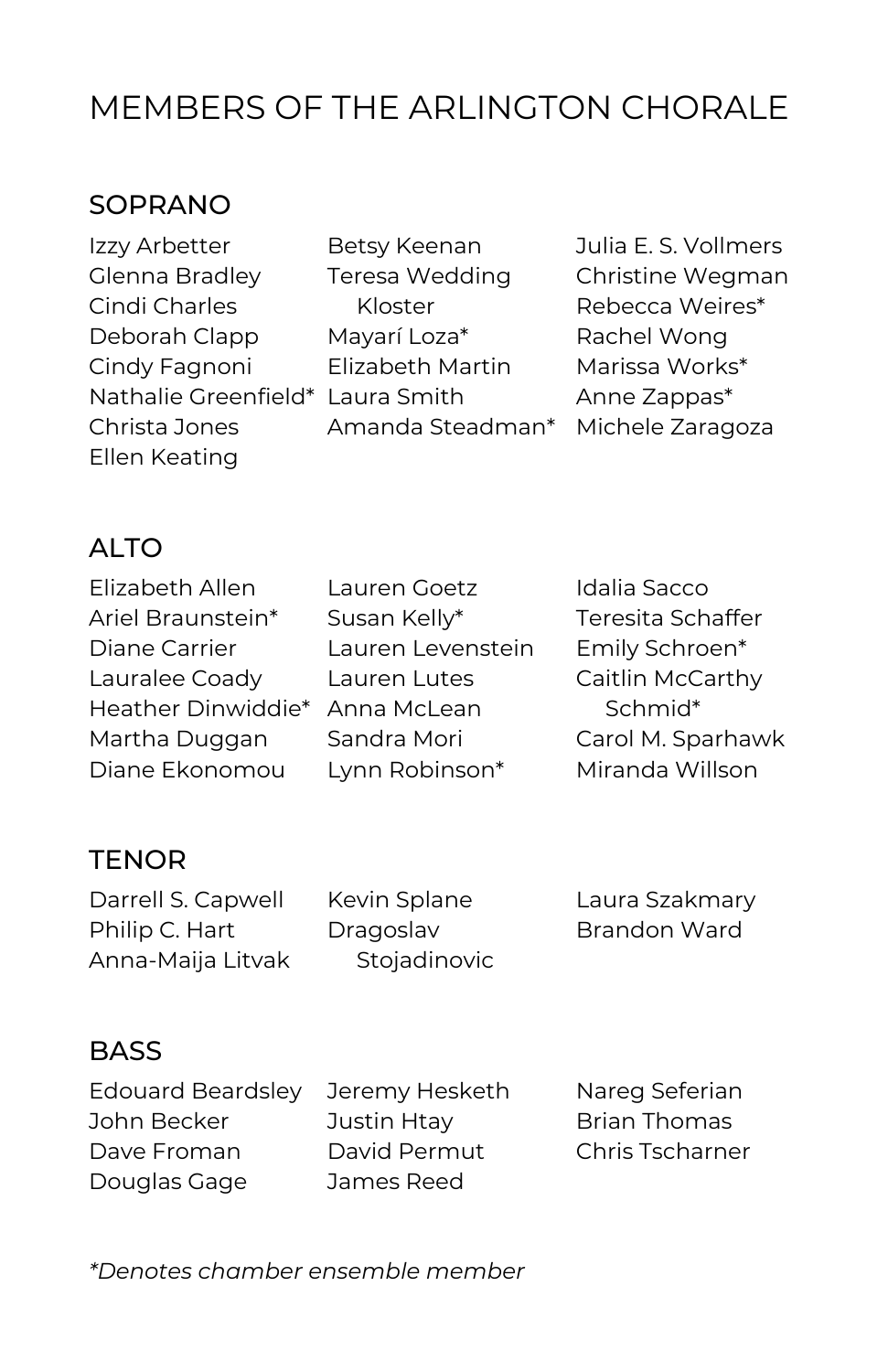# **Spring for the Arts!**

# **Arlington Chorale Fundraising Raffle**

Support the Arlington Chorale for a chance to win!

# **arlingtonchorale.org/raffle**

Fantastic prizes include the Kennedy Center, Wolf Trap, Signature Theatre, the National Children's Museum and the International Spy Museum. Tickets are \$5 each. Drawing at our June 11 concert, winner need not be present. Scan the code to learn more!



This project was supported in part by the Virginia Commission for the Arts, which receives support from the Virginia General Assembly and the National Endowment for the Arts, a federal agency.





This program is supported in part by Arlington County through Arlington Cultural Affairs, a division of Arlington Economic Development, and the Arlington Commission for the Arts.

# arlington arts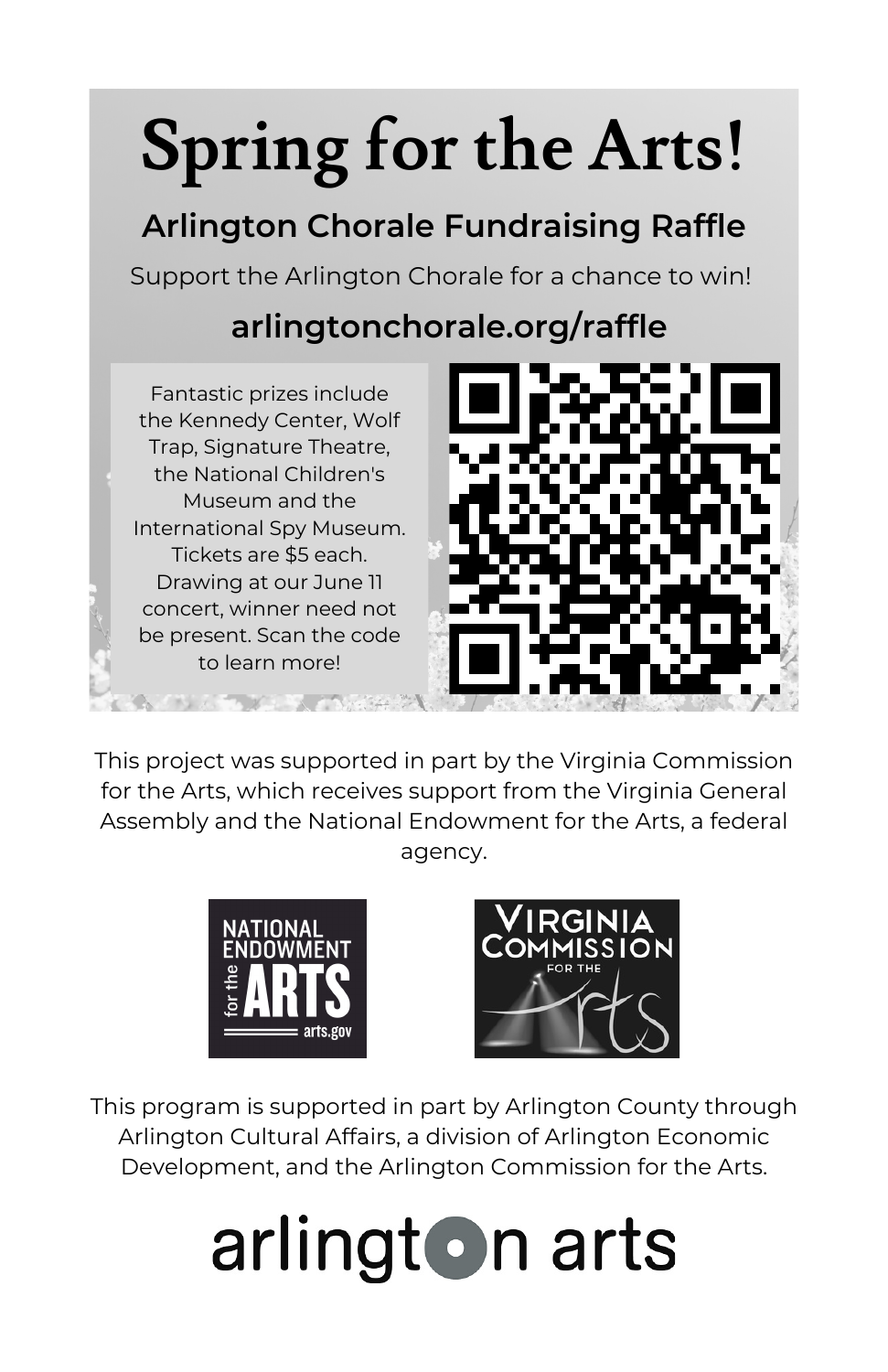

# SEASON 2021/22: RENEWAL

## WHAT SWEETER MUSIC

December 11, 2021 | 5:00 PM Westover Baptist Church 1125 Patrick Henry Drive

THROUGH TROUBLED TIMES

March 19, 2022 | 5:00 PM Westover Baptist Church

DATE NIGHT (Rescheduled) May 6, 2022 | 7:30 PM Westover Baptist Church

### BLUE TRUE DREAM OF SKY

June 11, 2022 | 5:00 PM Unitarian Universalist Church of Arlington 4444 Arlington Boulevard

*Tickets and more information at arlingtonchorale.org*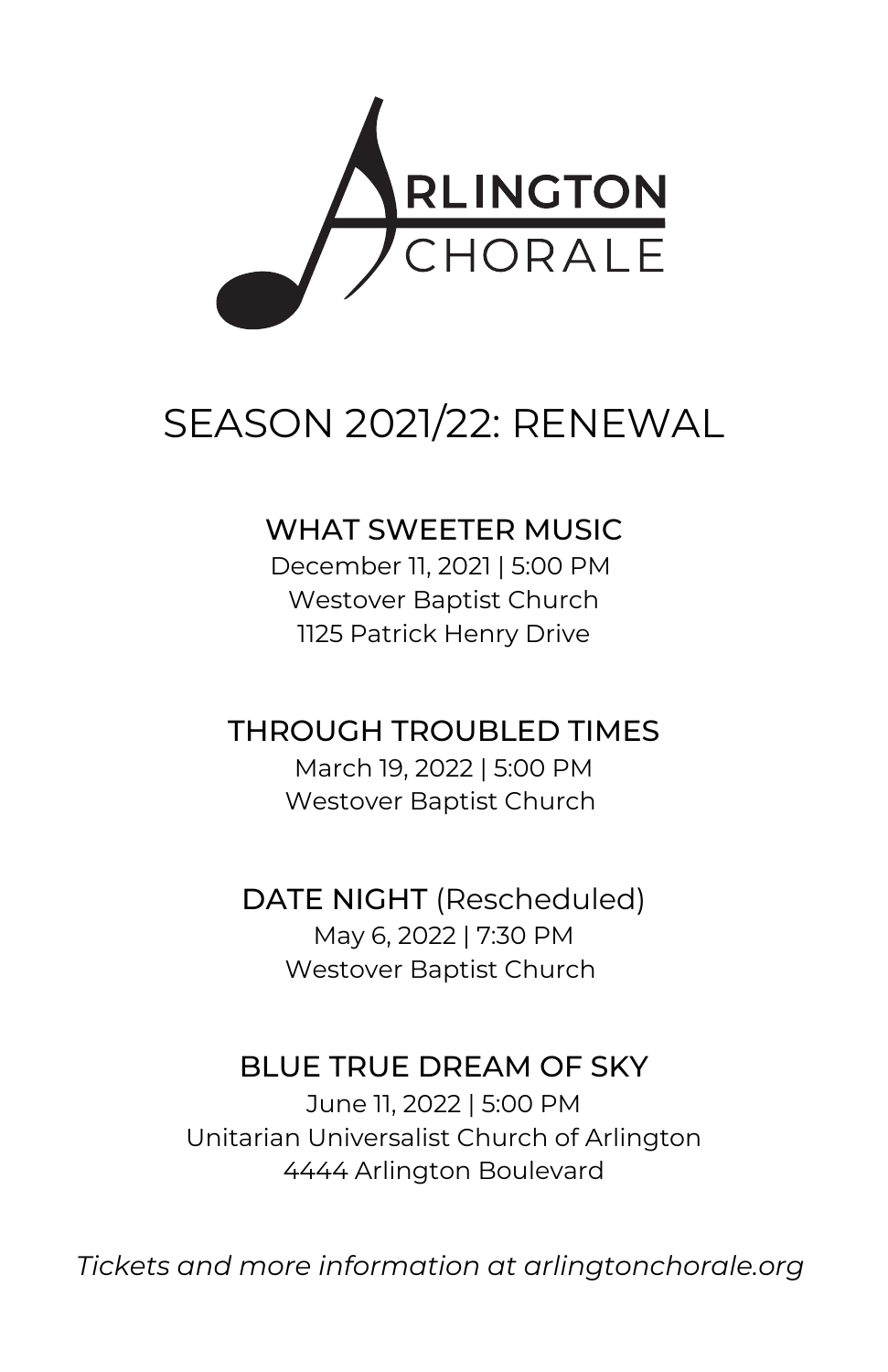# FIVE HEBREW LOVE SONGS

## i. TEMUNÁ (A PICTURE)

Temuná belibí charuntá; Nodédet beyn ór uveyn ófel: Min dmamá shekazó et guféch kach otá, Usaréch al pańa'ich kach nófel.

*A picture is engraved in my heart; Moving between light and darkness: A sort of silence envelopes your body, And your hair falls upon your face just so.*

## ii. KALÁ KALLÁ (LIGHT BRIDE)

Kalá kallá Kulá shelí, U've kalút Tishákhílí

*Light bride She is all mine, And lightly She will kiss me*

## iii. LARÓV (MOSTLY)

"Laróv," amár gag la'shama'im, "Hamerchák shebeynéynu hu ad; Ach lifnéy zman alu lechán shna'im, Uveynéynu nishár sentiméter echad"

*"Mostly," said the roof to the sky, "the distance between you and I is endlessness; But a while ago two came up here, And only one centimeter was left between us."*